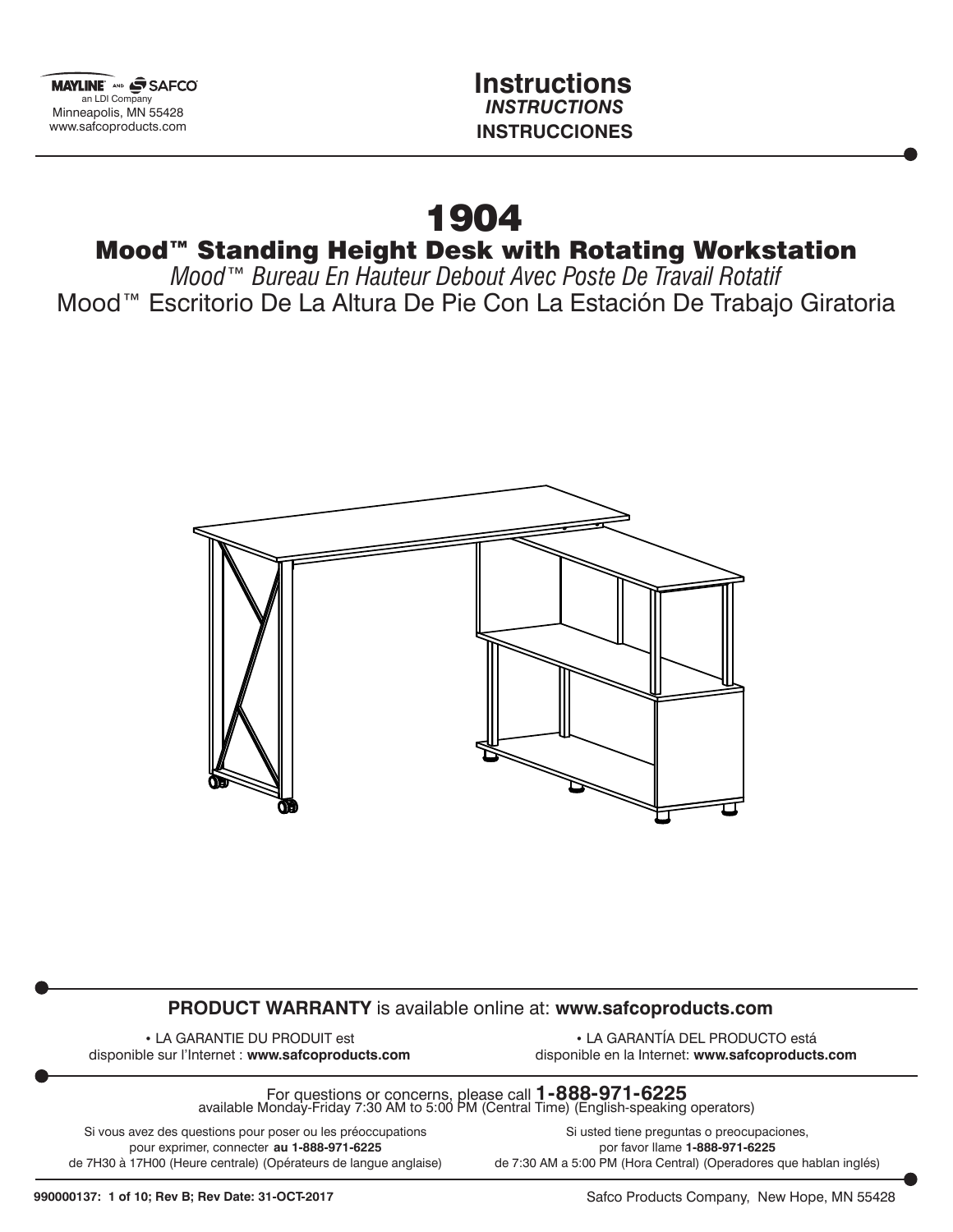## **TOOLS REQUIRED:** Flat Head Screwdriver **OUTILS REQUIS :** Tournevis À Tête Plate **HERRAMIENTAS REQUERIDAS:** Destornillador De Cabeza Plana

| PARTS LIST / LISTE DES PIÈCES / LISTA DE PIEZAS |                                                                              |                               |                                          |
|-------------------------------------------------|------------------------------------------------------------------------------|-------------------------------|------------------------------------------|
| CODE<br><b>CODIGO</b>                           | <b>DESCRIPTION / DESCRIPTION /DESCRIPCIÓN</b>                                | QTY.<br>QUANTITÉ/<br>CANTIDAD | PART NO.<br>Nº DE PIECE / NO<br>DE PIFZA |
| $\mathbf{1}$                                    | <b>Leg</b> / <i>Jambe</i> / Pierna                                           |                               | 620000073                                |
| $\bigcirc$                                      | Top Support Bar / Barre De Support Supérieure / Barre De Support Supérieure  | 2                             | 610000264                                |
| $\left( 4\right)$                               | Cross Support Bar / Barre De Support Transversale / Barra De Soporte Cruzado | 2                             | 610000265                                |
| $\bigcirc$                                      | Turntable / Plaque Tournante / Placa Giratoria                               |                               | 920000321                                |
| $\circledast$                                   | <b>Back Panel / Panneau Arrière / Panel Posterior</b>                        | 2                             | 615000014                                |
| $\widehat{\mathcal{J}}$                         | Side Panel / Panneau Latéral / Panel Lateral                                 | 2                             | 615000015                                |
| $\binom{8}{ }$                                  | Shelf Support / Support De Tablette / Soporte Del Estante                    | 2                             | 610000266                                |
| $\large \textcircled{\scriptsize s}$            | Table Top / Dessus De Table / Tapa De Tabla                                  |                               | 645000030                                |
| $\Theta$                                        | <b>Middle Shelf</b> / Étagère Moyenne / Estante Medio                        |                               | 645000031                                |
| $\textcircled{\textsf{1}}$                      | Bottom Shelf / Étagère Inférieure / Estante Inferior                         |                               | 645000032                                |
| 14)                                             | <b>Turntable Mount</b> / Étagère Inférieure / Estante Inferior               |                               | 645000029                                |
| (15)                                            | Table Top / Dessus De Table / Tapa De Tabla                                  |                               | 640000104                                |

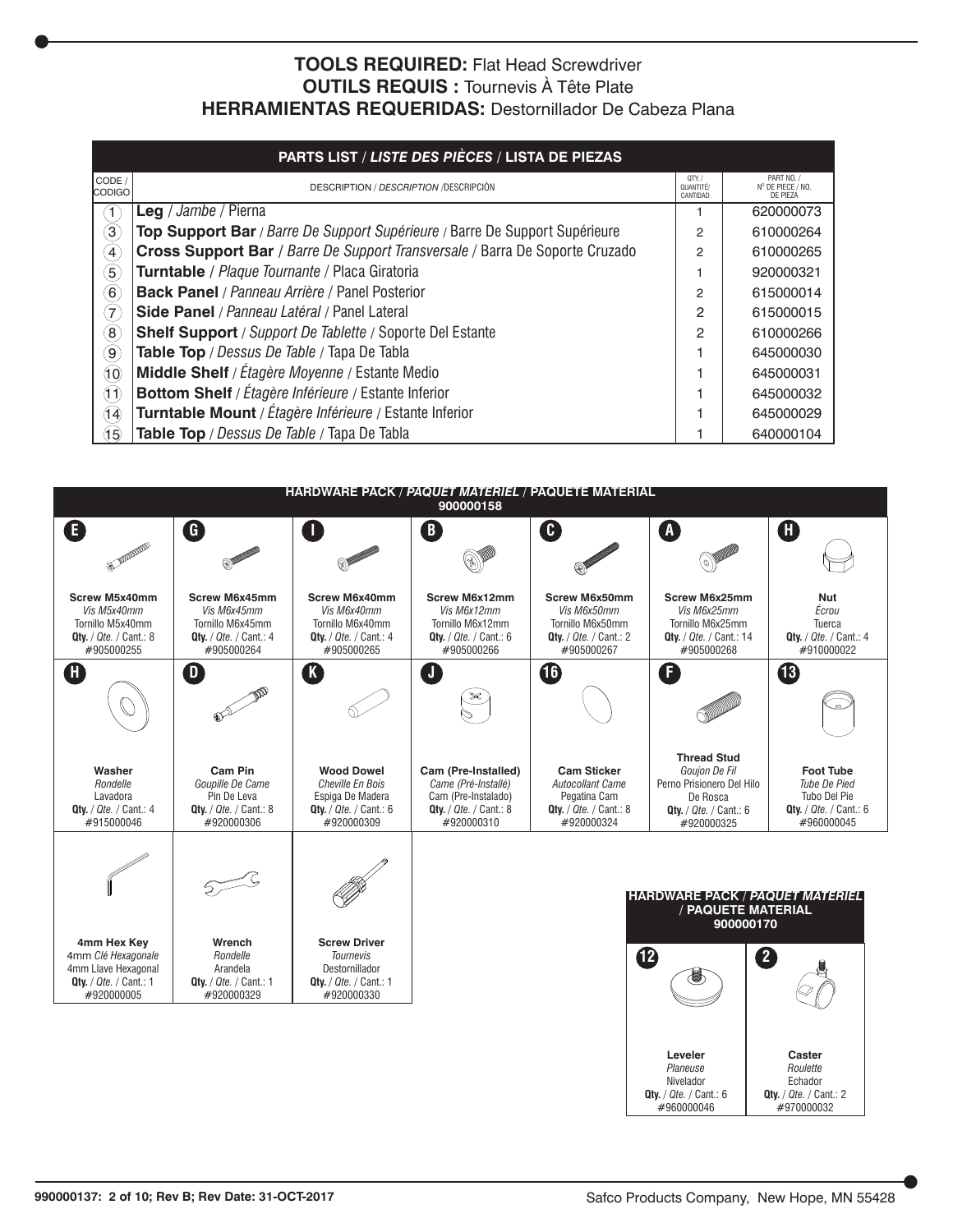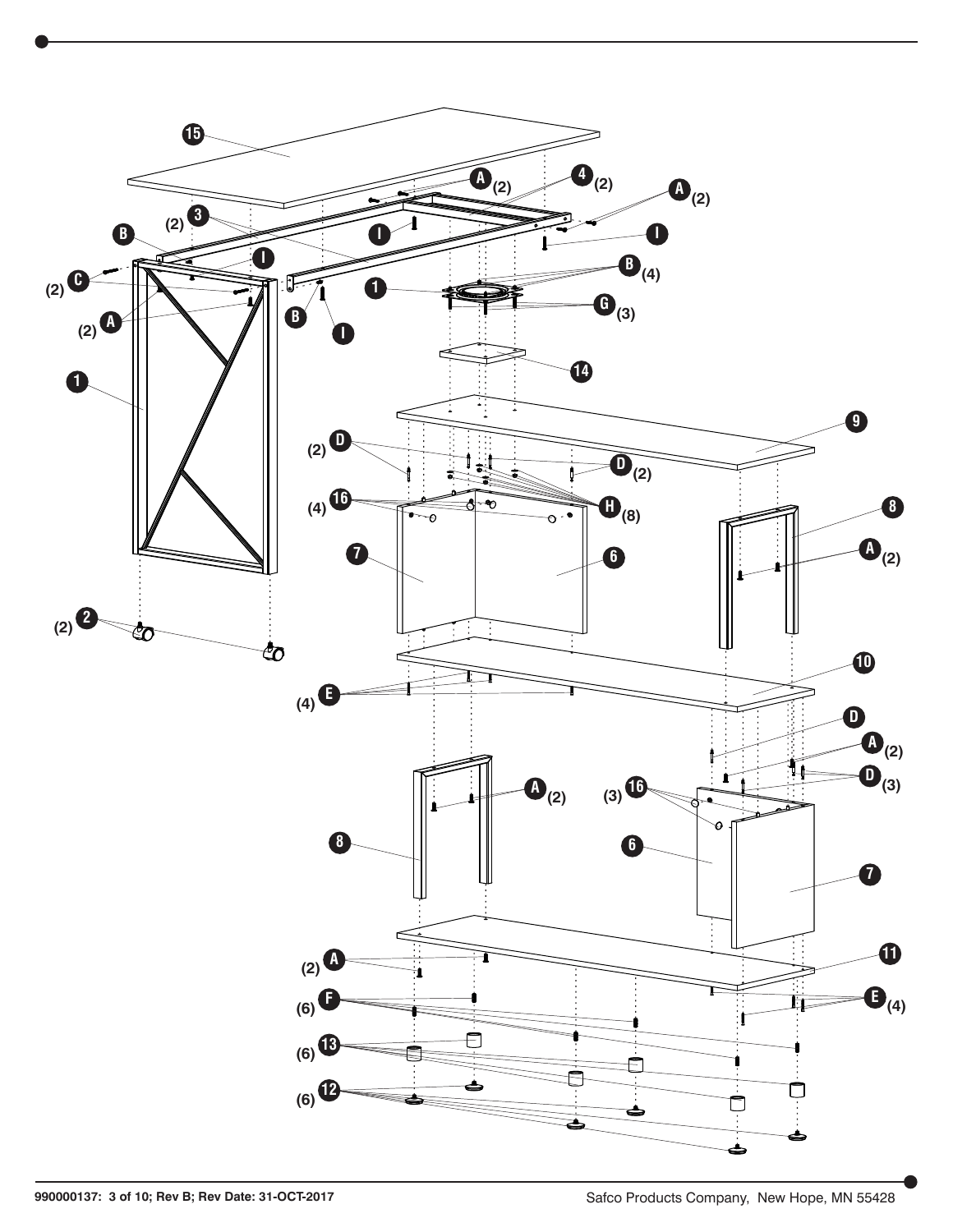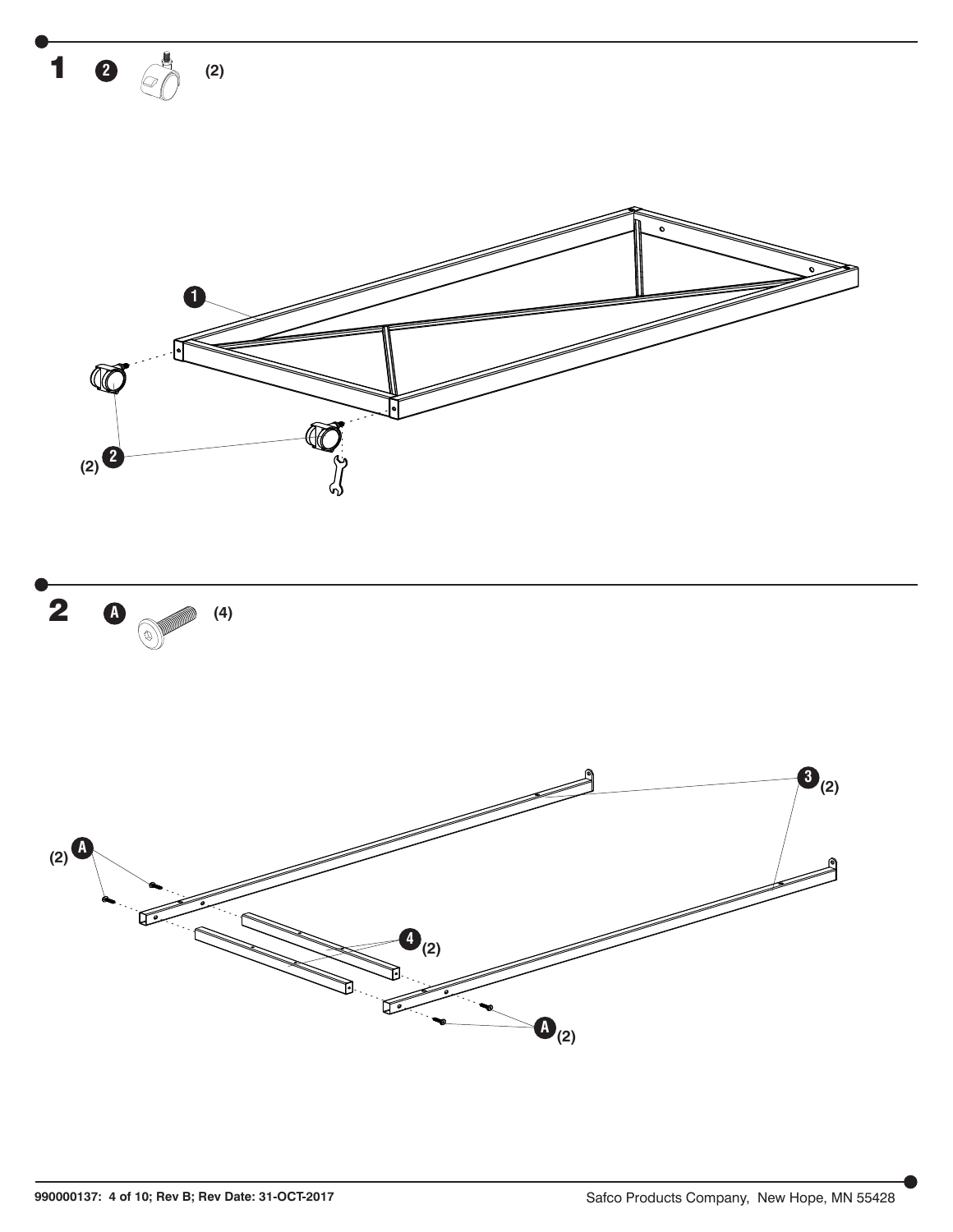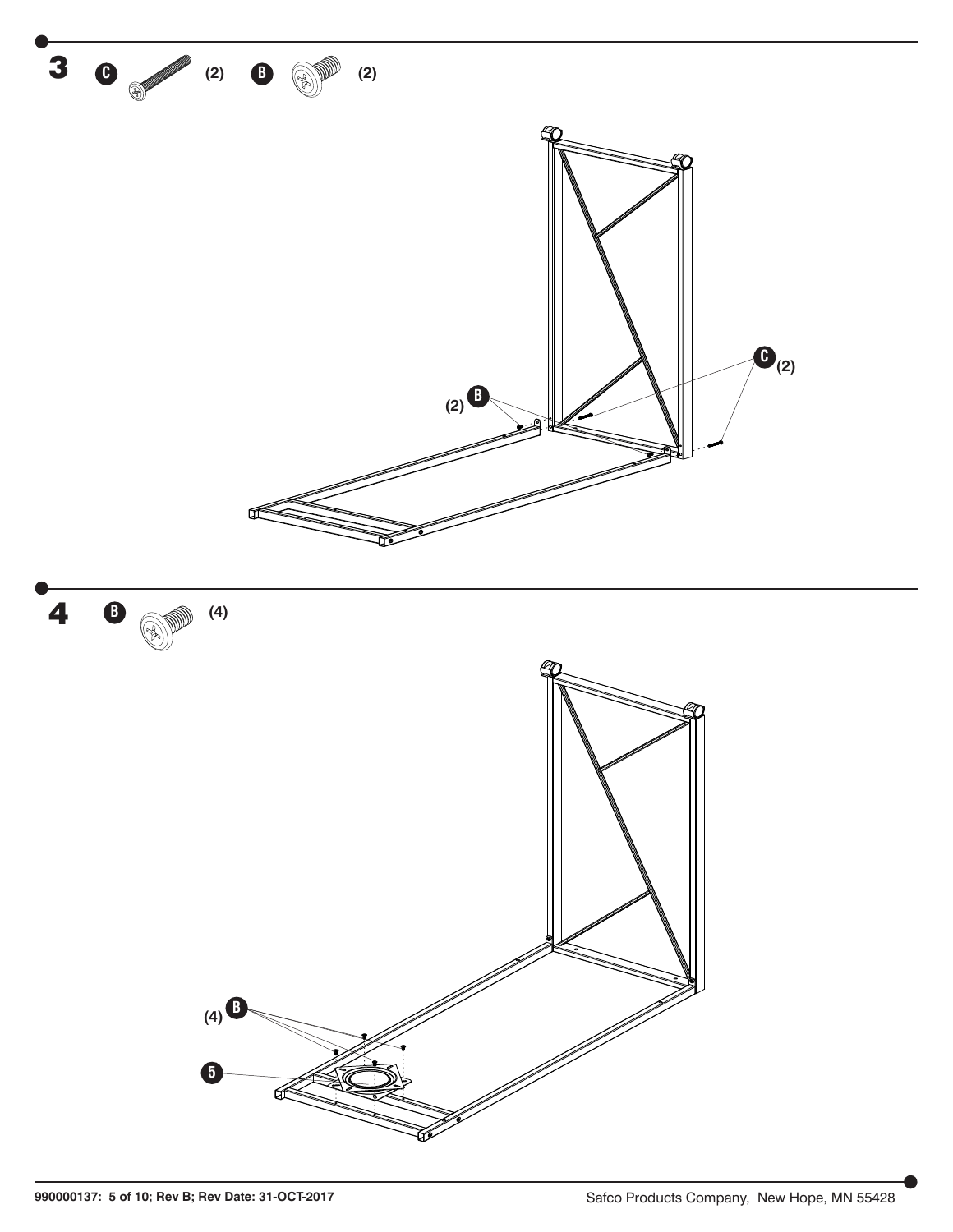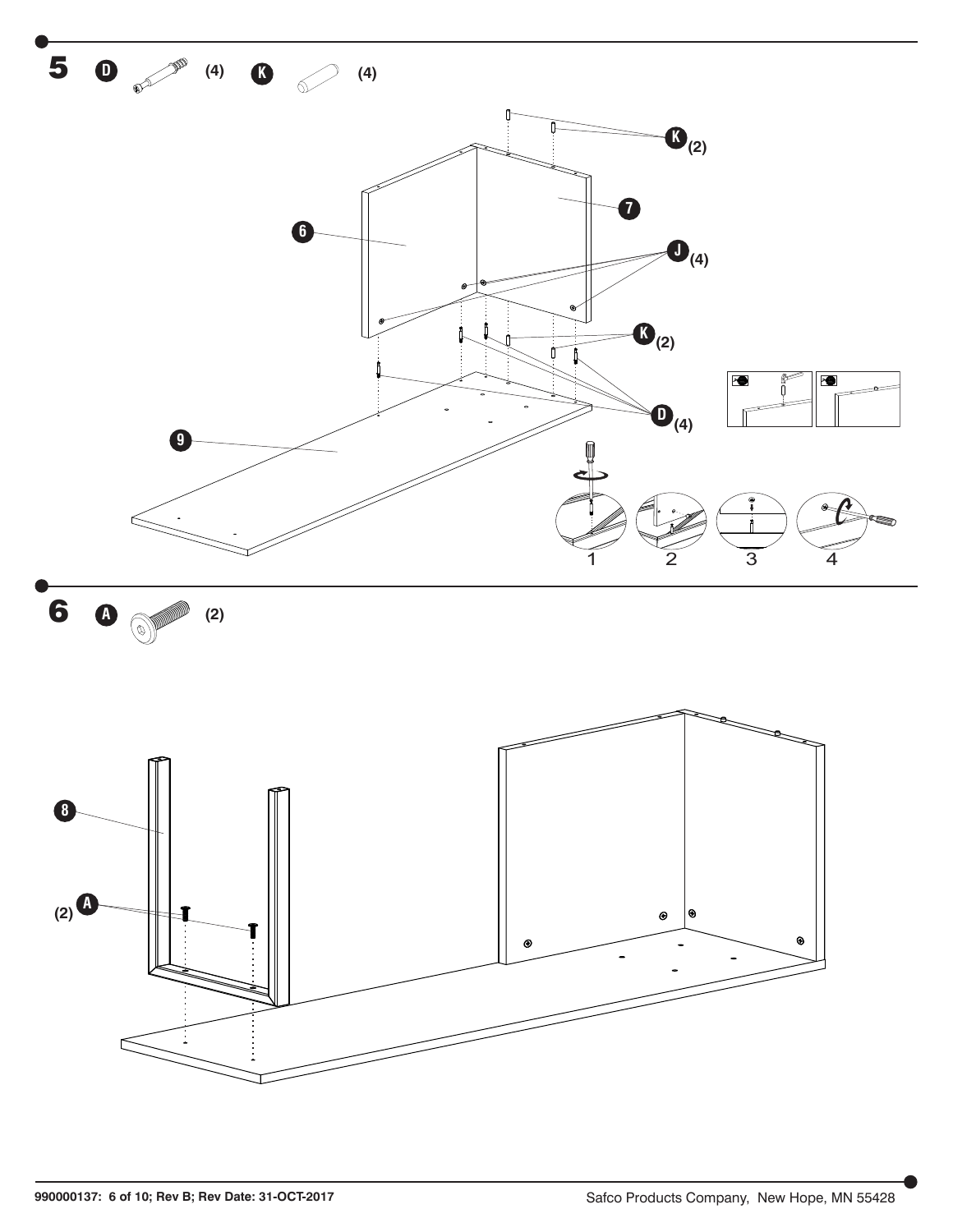

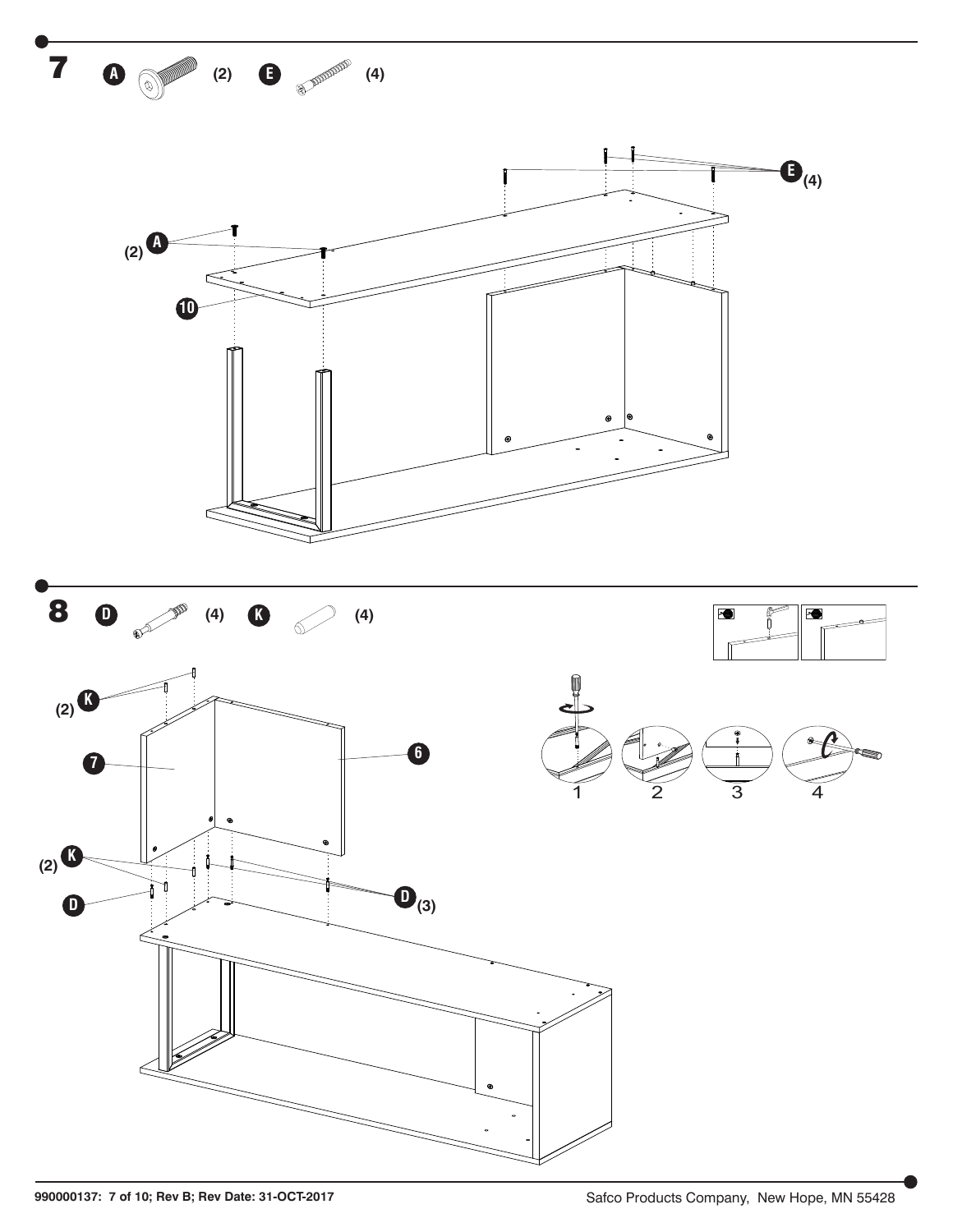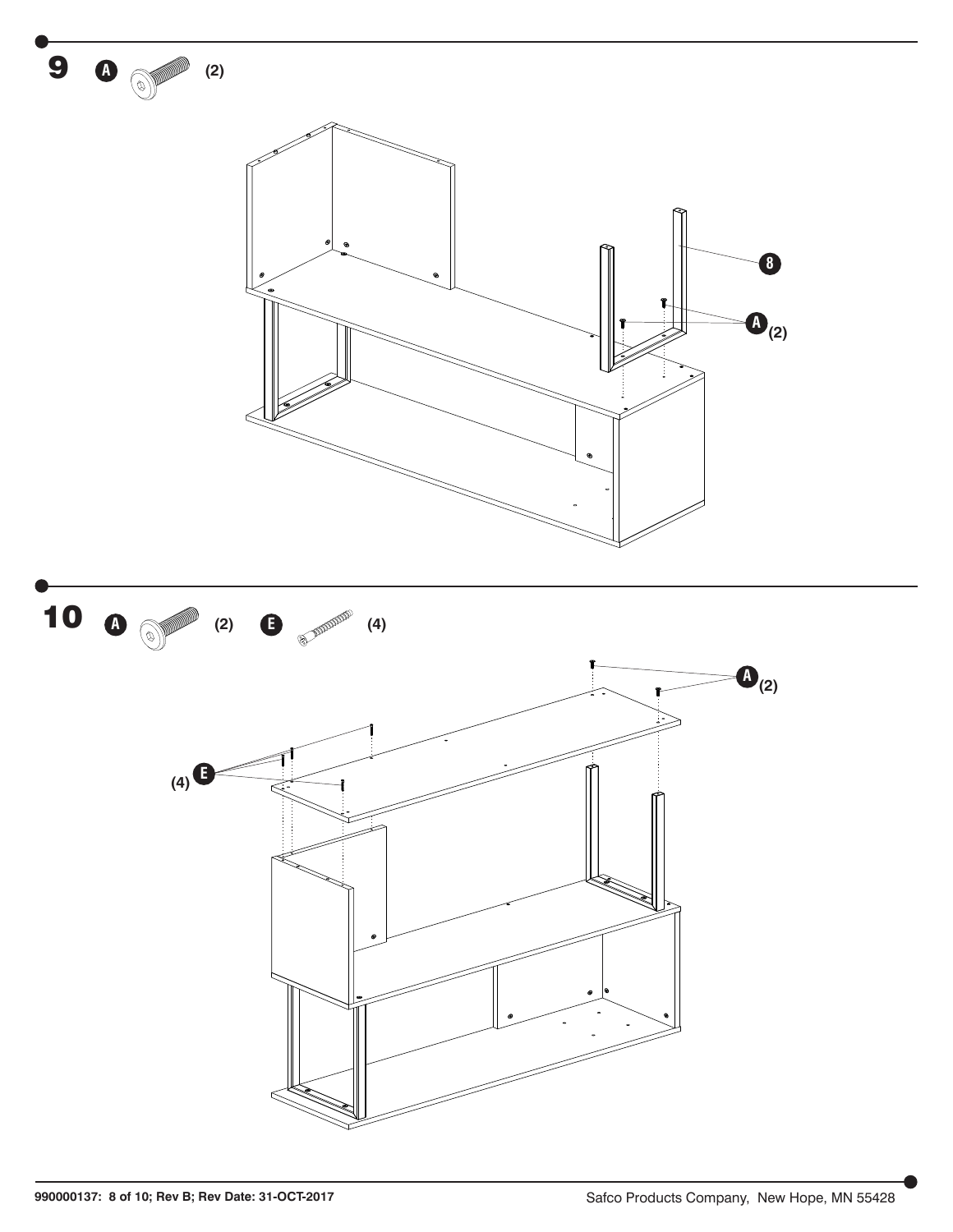